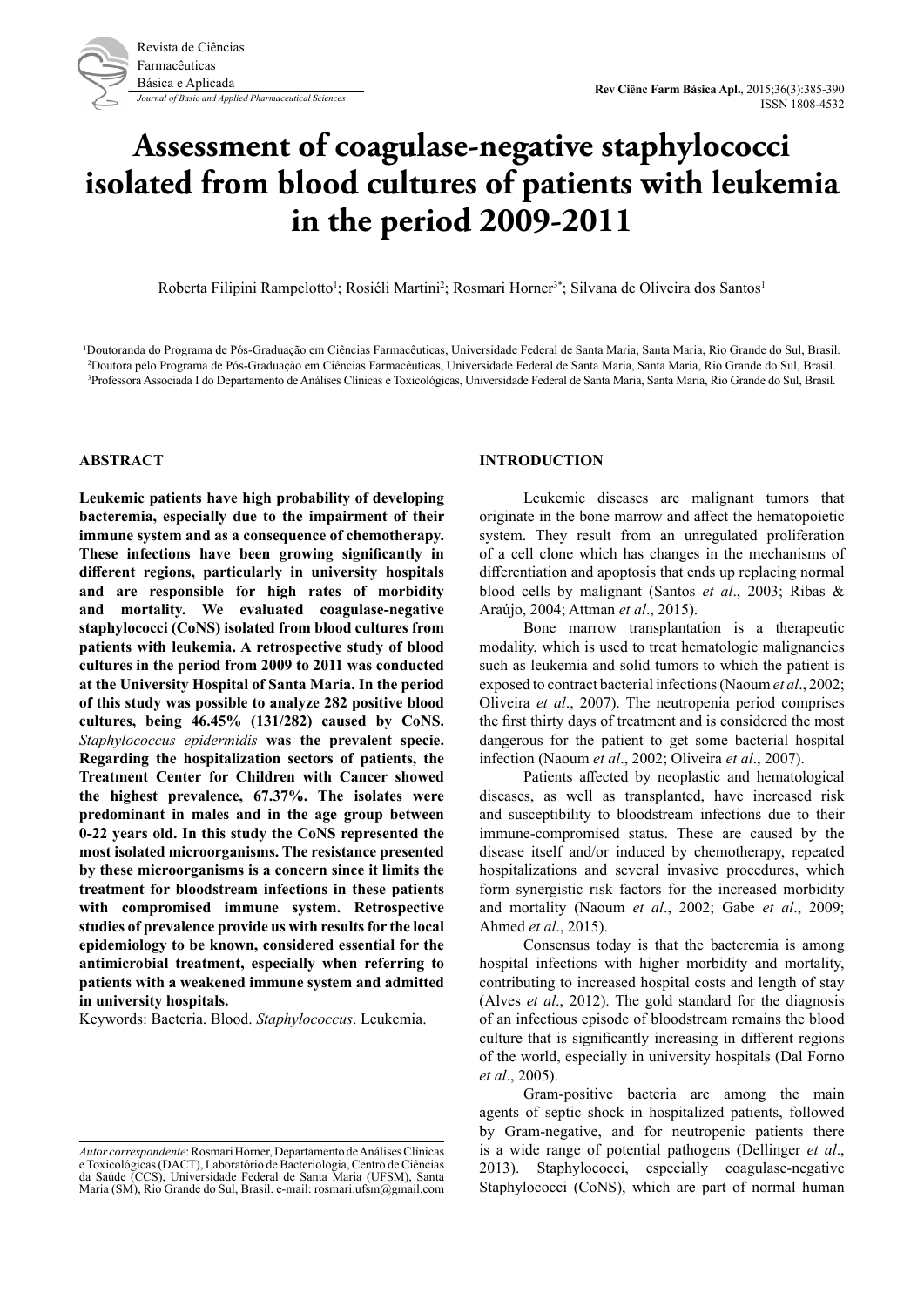skin microbiota, have emerged as prevalent pathogens in hospital infections (Mulu *et al*., 2012; Ahmed *et al*., 2015; Roopa, Biradar, 2015). Although CoNS form part of the humans' normal flora, these clinical significances have been increasingly recognized in the recent years, causing a wide variety of infections (Mulu *et al*., 2012; Sheikh & Mehdinejad, 2012).

Normally CoNS are isolated from skin and soft tissue infections, respiratory tract, and specifically in bloodstream infections (Araújo, 2012; Landrum *et al*., 2012; Ahmed *et al*., 2015). Recovery of these organisms from specimens should always be correlated with the clinical condition of the patient and with their role to cause infections. These bacteria usually infect immunocompromised patients, such as newborns and patients with leukemia or other malignant diseases (Sheikh & Mehdinejad, 2012).

Antimicrobial resistance is a serious public health problem worldwide. Pathogens resistant to antibiotics are a growing concern, and for healthcare professionals it has become a challenge, since the therapeutic options to treat some infections caused by resistant microorganisms are becoming more restricted (Paiano & Bedendo, 2009; Patel & Saiman, 2010; Roopa & Biradar, 2015). Thus, it is important to know the resistance pattern of each group of patients treated at each hospital, monitoring the evolution of bacteria resistance (Paiano & Bedendo, 2009).

Typically, CoNS infections are acquired in hospitals and have resistance to many antibiotics. The most common resistance by these microorganisms is the resistant to methicillin/oxacillin that are a serious clinical problem, since it prevents any other therapy with antibiotics from the classes of beta-lactams, leaving few alternatives for the treatment (Hussain *et al*., 2000; Ferreira *et al*., 2003; Palazzo & Darini, 2006).

Due to the significant increase of the different mechanisms of resistance, it is necessary to isolate the etiologic agents in culture to assess the sensitivity profile against the antimicrobial agents so that the effective antimicrobial therapy is instituted as soon as possible (Michelim *et al*., 2005). The knowledge of the local hospital epidemiology allows clinicians the election of the empirical antimicrobial therapy, which would be reverted in a satisfactory outcome, contributing to the control of the bacterial resistance, reversing in the reduction of hospital costs. This way this study aimed to evaluate CoNS isolated from blood cultures from patients with leukemia in the period from 2009 to 2011 admitted at University Hospital of Santa Maria.

## **MATERIALS AND METHODS**

We conducted a retrospective study of the positive blood cultures isolated from patients with myeloid leukemia, lymphoid leukemia and from patients who had undergone bone marrow transplantation admitted at University Hospital of Santa Maria for a period of three years (2009 to 2011).

The University Hospital of Santa Maria is located in Santa Maria, Rio Grande do Sul (RS), Brazil and is a regional reference, with outpatient care and hospitalization in several specialties. This hospital is the Reference Center in compliance with Oncology. In this hospital are performed bone marrow transplants, leukemia treatment, as well as major surgery, urgency and emergency.

The hospital units, where the patients who took part of this study were hospitalized, consisted of Center for Treatment of Children with Cancer, Center for Bone Marrow Transplantation, Medical Clinic, Pediatric Intensive Care Unit, First Aid Post, Hematology and Oncology Clinic and Pediatric Emergency Care.

Samples were processed according to Standard Operating Procedure of the Clinical Laboratory of Analyses (LAC). Blood cultures were required whenever some clinical sign was present, such as increased body temperature (>38°C) or hypothermia (<36°C), leukocytosis (>10.000 leukocytes/mm3, especially with left deviation) or absolute granulocytopenia (<1000 leukocytes/mm3); two or more blood cultures were always required. All blood culture samples received from patients suspected of having blood stream infections were incubated in the automatized system BACTEC 9240® (Becton Dickson, Spark, MD) and were considered positive when both samples showed CoNS development.

Then a direct bacterioscopy of the broth culture (Gram staining method) and sowing on plates containing sheep blood agar base Mueller Hinton 90x15mm (NewProv, Paraná, BR) were performed from the bottles flagged as positive. Later, the sowed plates were incubated in a bacterial incubator at  $35^{\circ}$ C  $\pm$  2°C for 18 to 24 hours for bacteria isolation.

After that, the bacterial inoculum was prepared in sterile solution; the turbidity was adjusted to McFarland standard 0.5 and 300 µl was dropped in the panels for identification of the isolated bacteria and the sensitivity profiles against antimicrobials. These tests were performed with the automatized system MicroScan® (Siemens

Healthcare Diagnostics INC, USA) using B1017- 209 Panel 156.

The sensibility profiles of all CoNS identified were analyzed following recommendations by the Clinical and Laboratory Standard Institute effective at the time of the study (CLSI, 2009, 2010, 2011).

This study was approved by the Ethics Committee at the Federal University of Santa Maria, under number 0235.0.243.000-08.

## **RESULTS**

In the period covered by this study, there were 282 positive blood cultures. From these cultures, 64.18% (181/282) comprised Gram-positive and 35.82% (101/282) Gram-negative. The organism most predominantly isolated was CoNS  $(131/282 - 46.45%)$ . Significant variation in the percentages of CoNS isolated in each year of the study was not noticed (Figure 1).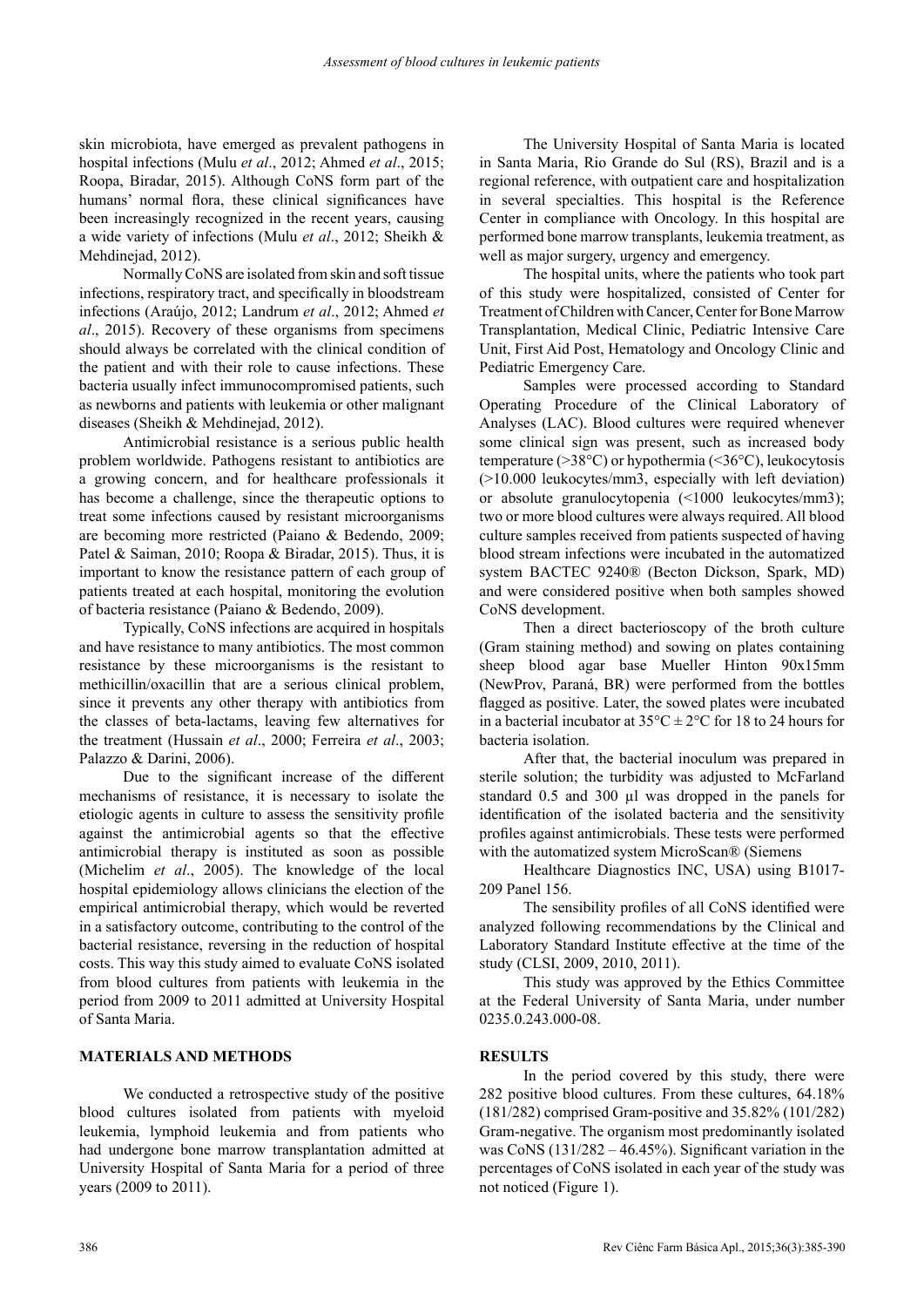Figure 1 – Percentage of positive blood cultures for CoNS according to year of study in University Hospital of Santa Maria.



Figure 2 – Distribution of the species of CoNS isolated from the blood cultures of the hospitalized patients in the Units that serve onco-hematological patients in the period 2009-2011 at University Hospital of Santa Maria.



The prevalent microorganism was *Staphylococcus epidermidis*, with a percentage of 61.07% (80/131) (Figure 2). The Center for Treatment of Children was the hospital unit where there was the highest percentage of isolation of the CoNS (66.41%), followed by the Center for Bone Marrow Transplantation (19.08%) (Table 1).

Regarding the gender of the patients involved in this study, the male was the most affected with bloodstream infections (60.30%) and the highest positivity occurred in the age group  $0-22$  years old  $(77.10\%)$ .

Table 2 shows the sensitivity profile against the antimicrobials of 131 samples of CoNS of this study.

## **DISCUSSION**

In this study the Gram-positive bacteria were prevalent (64.18%). Compared to the study realized by Velasco *et al*., in 2004, at the Cancer Hospital in Rio de Janeiro, Brazil, in which blood cultures were evaluated in patients with malignancies and post-transplanted of bone marrow, 56% of the bacteria isolated from the blood cultures were Gram-negative, and only 32% were represented by Grampositive (Velasco *et al*., 2004). Two years later (2006), these researchers conducted another study in the same hospital, but analyzing positive blood cultures for results from adult patients with hemato-oncological diseases and neutropenia, finding similar results to their previous study, predominance of Gram-negative (Velasco *et al*., 2006). Oliveira *et al*., in

Table 1 – Distribution of the blood cultures in which there was the isolation of CoNS and respective sectors in the period from 2009 to 2011 at University Hospital of Santa Maria.

| <b>Sector</b>  | Percentage |
|----------------|------------|
| <b>CTCriaC</b> | 66,41%     |
| <b>CTMO</b>    | 19,08%     |
| $4^{\circ}$ A  | 8,40%      |
| UTI PED        | 0,76%      |
| AMB            | 0,76%      |
| OH             | 3,82%      |
| PA PED         | 0,76%      |

CTCriaC = Center for Treatment of Children with Cancer; CTMO = Center for Bone Marrow Transplantation; 4o A = Medical Clinic; UTI PED = Pediatric Intensive Care Unit ; AMB = First Aid Post; OH = Hematology and Oncology Clinic; PA PED = Pediatric Emergency Care.

Table 2 – Sensitivity profile to the antimicrobials of the 131 isolates of CoNS from the positive blood cultures of the hospitalized patients in the onco-hematological units in the period from 2009 to 2011, at University Hospital of Santa Maria.

| <b>Antimicrobials</b><br>tested                | <b>Number</b> |                                                      |              |                                                                                                                      |
|------------------------------------------------|---------------|------------------------------------------------------|--------------|----------------------------------------------------------------------------------------------------------------------|
|                                                | of samples    | <b>Sensitive</b>                                     | Intermediate | <b>Resistant</b>                                                                                                     |
|                                                | tested        |                                                      |              |                                                                                                                      |
| Amikacin                                       | 45/131        | 42 (93,30%)                                          | $\theta$     | $3(6,70\%)$                                                                                                          |
| Chloramphenicol                                | 5/131         | $5(100\%)$                                           | $\mathbf{0}$ | $\theta$                                                                                                             |
| Clindamycin                                    | 68/131        | 35 (51,47%)                                          | $5(7,35\%)$  | 28 (41,18%)                                                                                                          |
| Cefepime*                                      | 69/131        | 19 (27,54%)                                          | $\theta$     | 50 (72,46%)                                                                                                          |
| Daptomycin                                     | 43/131        | 43 (100%)                                            | $\theta$     | 0                                                                                                                    |
| Erythromycin                                   | 70/131        | 25 (35,70%)                                          | $1(7,16\%)$  | 44 (57,14%)                                                                                                          |
| Ertapenem*                                     | 69/131        | 19 (27,54%)                                          | $\mathbf{0}$ | 50 (72,46%)                                                                                                          |
| Gentamicin                                     | 113/131       | 79 (69,90%)                                          | $1(0,90\%)$  | 33 (29,20%)                                                                                                          |
| Imipenem*                                      | 69/131        | 19 (27,54%)                                          | $\mathbf{0}$ | 50 (72,46%)                                                                                                          |
| Levofloxacin                                   | 104/131       | 74 (71,15%)                                          | $9(8,66\%)$  | 21 (20,19%)                                                                                                          |
| Linezolid                                      | 49/131        | 49 (100%)                                            | $\theta$     | $\theta$                                                                                                             |
| Meropenem*                                     | 69/131        | 19 (27,54%)                                          | $\mathbf{0}$ | 50 (72,46%)                                                                                                          |
| Oxacillin*                                     | 69/131        | 19 (27,54%)                                          | $\theta$     | 50 (72,46%)                                                                                                          |
| Penicillin                                     | 70/131        | 8 (11,27%)                                           | $\theta$     | 64(90,22%)                                                                                                           |
| Rifampicin                                     | 58/131        | 49 (84,88%)                                          | $\mathbf{0}$ | 9(15,12)                                                                                                             |
| Sulfamethoxazole<br>/ trimethoprim             | 108/131       | 46 (42,60%)                                          | $\mathbf{0}$ | 62 (57,40%)                                                                                                          |
| Tetracycline                                   | 20/131        | 12 (60,00%)                                          | $1(5,00\%)$  | $7(35,00\%)$                                                                                                         |
| Tobramycin                                     | 37/131        | 34 (91,89%)                                          | $\theta$     | $3(8,11\%)$                                                                                                          |
| Vancomycin<br>والله المناور والمستورة فالمتحدث | 64/131        | 64 (100%)<br>∡tood open to to the cooper of the coop | $\mathbf{0}$ | $\mathbf{0}$<br>11 - براسمبر المربوط المحمد المحمد المحمد المحمد المحمد المحمد المحمد المحمد المحمد المحمد المحمد ال |

\*Resistance to the antimicrobial oxacillin makes strains resistant to all other beta-lactam antimicrobials and also the beta-lactam with inhibitor of beta-lactamase (CLSI, 2009, 2010, 2011).

2007, analyzing data from blood cultures taken from patients in 13 hospitals in Brazil, who had undergone bone marrow transplantation, found similar percentages between Grampositive (47%) and Gram-negative (37%), and 16% were polymicrobial (Gram-negative  $+$  Gram-positive) (Oliveira *et al*., 2007). In the study carried out by Ortega *et al*., in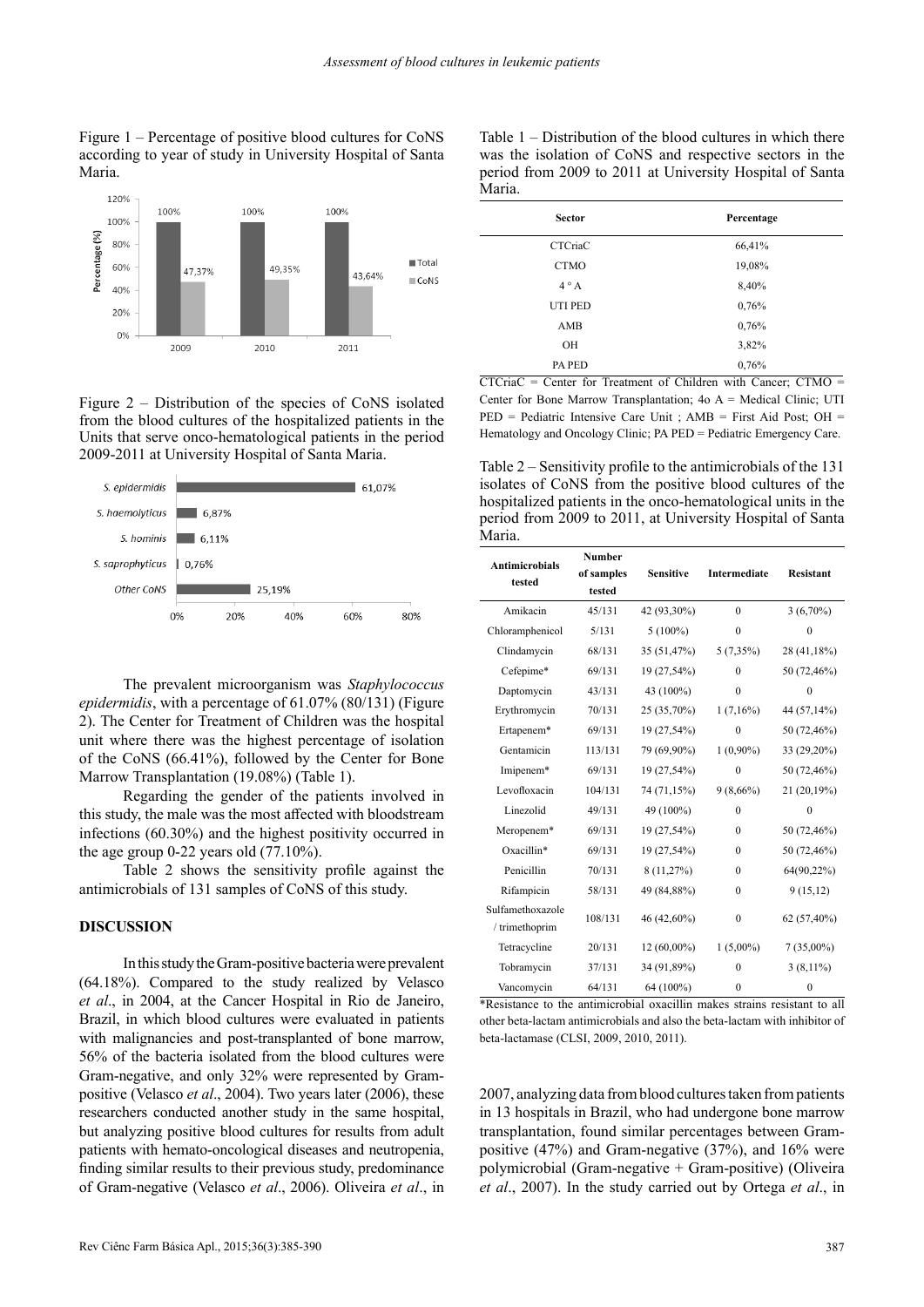2015, at a hospital in Barcelona, Spain, evaluating blood cultures in neutropenic patients, was found the prevalence of Gram-positive, corroborating the data obtained in our study. Likewise, Piukovics *et al*. in 2015, found 67.1% of Gram-positive bacteria in blood culture (Ortega *et al*., 2015; Piukovics *et al*, 2015).

The CoNS represent the human microflora bacteria most involved in blood cultures isolates, representing potential pathogens, especially in immunocompromised patients (Michelim *et al*., 2005). In our study we found the involvement in 46.45% (131/282) of CoNS, and their relationship to invasive devices is noteworthy (Gohel *et al*., 2014).

In the research carried out by Velasco *et al*., in 2000 (Rio de Janeiro, RJ, Brazil), CoNS were the prevalent agents of bloodstream infections, and 32% of these patients had hematologic diseases and 34.7% of solid tumors (Velasco *et al*., 2000). Piukovics *et al*. found CoNS as the most frequent isolates among Gram-positive bacteria, 65% (Piukovics *et al*., 2015). Attman *et al*. in this study carried out in Tampere University Hospital, Finland, during the periods from 1999 to 2001 and from 2005 to 2010, evaluating bloodstream infections from patients with hematological malignancy found 23% of CoNS (Attman *et al*., 2015).

Among the species of CoNS, the *S. epidermidis* is the most prevalent in bacteremias, found in a range of 74 to 92% of these *Staphylococcus* spp (Hudome *et al*., 2001). In our study, *S. epidermidis* was the predominant, with 61.07% (80/131). In one of the studies previously mentioned, by Velasco *et al*., the *S. epidermidis* was also the most frequent among the Gram-positive isolates (73.2%). (Velasco *et al*., 2004) Naoum *et al*., in 2002 evaluating results of surveillance cultures of patients who had undergone bone marrow transplantation, also found the *S. epidermidis* as the most frequent agent (30% among the Gram-positive) (Naoum *et al*., 2002).

*S. epidermidis* is the most clinically relevant CoNS associated infections related to health care; *S. saprophyticus* are presented as one of the main urinary tract infection agents in women; while other CoNS are related to osteomyelitis, endorcadite, abscess formation and sepsis, especially in immunocompromised patients (Roopa & Biradas, 2012; Sheikh & Mehdinejad, 2012).

In our study, males were the most affected with the blood stream infections (60.30%). This percentage was similar to that found in other studies, which ranged from 52% to 59% (Velasco *et al*., 2004; Ortega *et al*., 2015; Sano *et al*., 2015).

Concerning the age of the patients involved in our study, 77.10% were in the age between 0 to 22 years old. Velasco *et al*., found a higher age group (43 years old); for Oliveira *et al*. and Attman *et al*., the prevalence was in the range of 57 years old (Velasco *et al*., 2004; Oliveira *et al*., 2007; Attman *et al*., 2015). The differences in the data found in our study may be attributed to the fact that we have evaluated only blood cultures from leukemic patients,

with the majority of leukemias occurring in this lower age range, especially acute leukemia (Gabe *et al*., 2009).

The analysis of the sensitivity profile of the bacteria isolated from blood cultures provides an important contribution to reduce morbidity and mortality by providing decisive subsidies for the establishment of a rational drug therapy (Leão, 2007). The selection of the antibiotics therapy is a factor directly correlated to the survival of immunocompromised patients, by the fact that the bacteria, currently, beyond the vertical endurance, acquire the horizontal one, developing multiresistance to several classes of antimicrobials (Cabral *et al*., 2008).

The CoNS isolated in this study had a significant resistance against oxacillin (72.46%) and 100% of sensitivity to daptomycin, linezolid, chloramphenicol and vancomycin. Studies show that there has been a steady increase in CoNS resistant to methicillin/oxacillin and the isolation rates in hospital infections are among 50-80% (Hussain *et al*., 2000; Ferreira *et al*., 2003; Palazzo & Darini, 2006). Sano *et al*. in his analysis of blood cultures of adolescents with hematologic and malignant diseases hospitalized at Sapporo Hokuyu Hospital, Japan, found more than 52.9% Gram-positive cocci resistant to β-lactam antibiotics, but 100% susceptible to vancomycin (Sano *et al*.,2015).

The virulence of CoNS associated with immune system deficiency exposes patients to severe clinical complications, especially cancer patients and those who had under bone marrow transplantation (Naoum *et al*., 2002; Hsueh *et al*., 2009). Additionally, the indiscriminate use of antibiotics combined with the use of characterized as a broad spectrum favors the selection of resistant bacteria, which requires the use of more powerful antibiotics, creating a vicious circle of bacterial resistance (Gales *et al*., 2012).

In this study, about 50% samples of CoNS were isolated. Thus, the involvement of this bacterium in bacteremia was established in immunocompromised patients, in this hospital. The resistance presented by these microorganisms are causes for concern as they may reduce the therapeutic options for the treatment of bloodstream infections that are hard for these patients due to their impaired immune system.

# **ACKNOWLEDGMENTS**

We acknowledge the entire staff of the Clinical Laboratory of Analyses of the University Hospital of Santa Maria, Santa Maria, Rio Grande do Sul and the Coordination of Improvement of Higher Education Personnel (CAPES).

## **RESUMO**

Avaliação de *Staphylococcus* coagulase negativo isolados de hemoculturas de pacientes com leucemia no período compreendido entre 2009 a 2011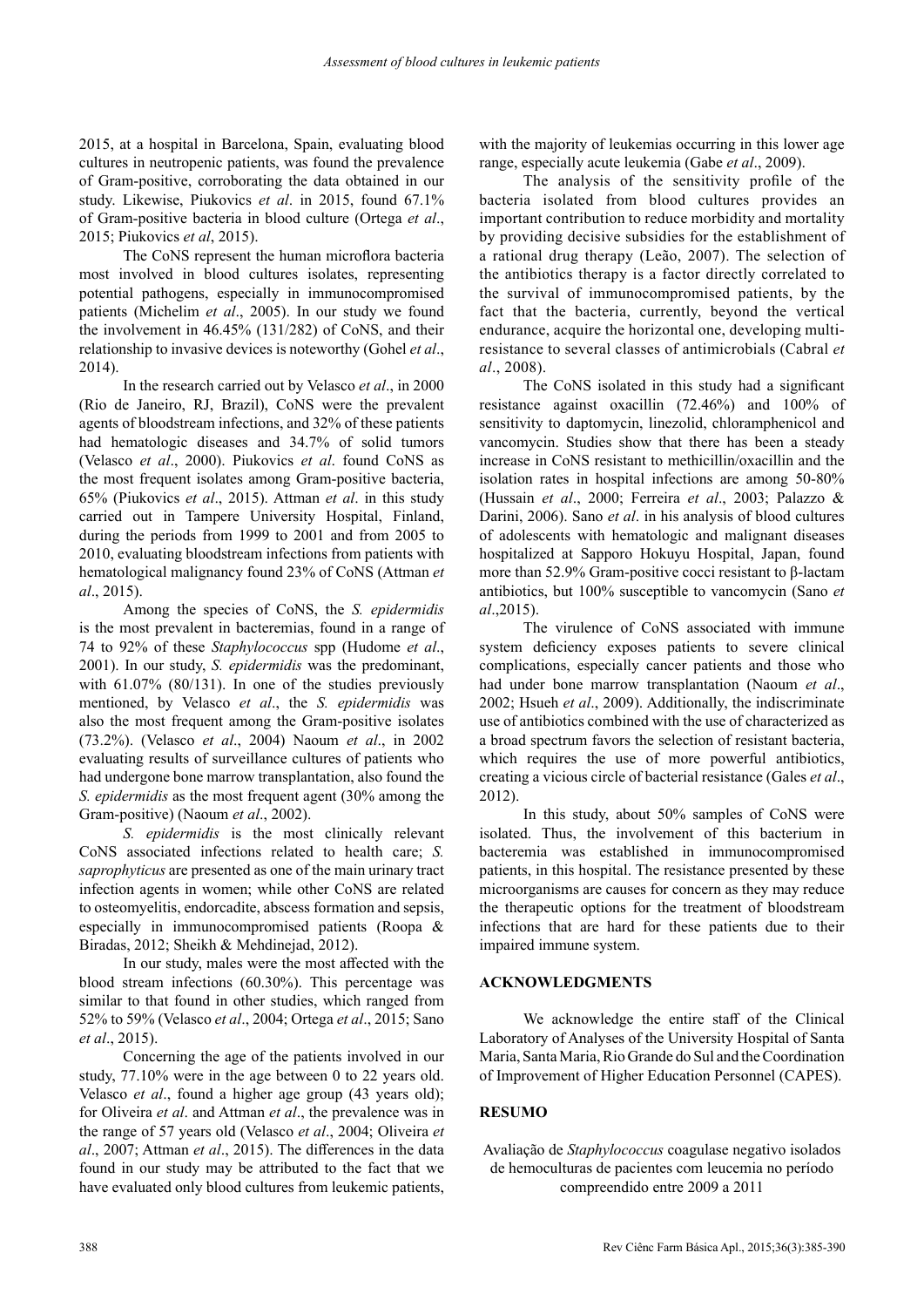**Pacientes leucêmicos possuem grande probabilidade de desenvolver bacteremia, especialmente devido ao acometimento de seu sistema imune e como consequência da quimioterapia. Esse tipo de infecção vem aumentando significativamente em diferentes regiões, principalmente nos hospitais universitários, e são responsáveis por altas taxas de morbidade e mortalidade. Foram avaliados** *Staphylococcus* **coagulase negativos isolados de culturas de sangue de pacientes com leucemia. Realizou-se a avaliação de** *Staphylococcus* **coagulase negativo (SCoN) isolados de hemoculturas de pacientes com leucemia. Efetuou-se um estudo retrospectivo das hemoculturas realizadas no período de 2009 a 2011 no Hospital Universitário de Santa Maria. No período deste estudo foi possível analisar 282 hemoculturas positivas, sendo 46,45% (131/282) causadas por SCoN.** *Staphylococcus epidermidis* **foi a espécie prevalente. Em relação aos setores de internação dos pacientes, o Centro de Tratamento da Criança com Câncer mostrou a maior prevalência, 67,37%. Os isolamentos predominaram em pacientes do sexo masculino e na faixa etária compreendida entre 0 a 22 anos. Neste estudo os SCoN representaram os microrganismos mais isolados. A resistência apresentada por estes microrganismos constitui preocupação, uma vez que limita as opções de tratamento por infecções de corrente sanguínea neste tipo de pacientes com o sistema imune comprometido. Estudos retrospectivos de prevalência nos fornecem resultados para que seja conhecida a epidemiologia local, considerada essencial para o tratamento antimicrobiano, principalmente quando se refere aos pacientes com o sistema imune debilitado e internados em hospitais universitários.**

Palavras-chave: Bactérias. Sangue. *Staphylococcus*. Leucemia.

## **REFERENCES**

Ahmed NH, Baruah FK, Grover RK. Staphylococcal blood stream infections in cancer patients. An Med Health S Res. 2015;5(3):226-7.

Alves LNS, de Oliveira CR, da Silva LAP, Gervásio SMD, Alves SR, Sgavioli GM. Hemoculturas: estudo da prevalência dos microrganismos e o perfil de sensibilidade dos antibióticos utilizados em Unidade de Terapia Intensiva. J Health S Inst. 2012;30:44-7.

Araújo MRE. Hemocultura: recomendações de coleta, processamento e interpretação dos resultados. J Infect Control. 2012;1:8-19.

Attman E, Aittoniemi J, Sinisalo M, Vuento R, Lyytikäinen O, Kärki T, *et al*. Etiology, clinical course and outcome of healthcare-associated bloodstream infections in patients with hematological malignancies: a retrospective study of 350 patients in a Finnish tertiary care hospital. Leuk Lymphoma. 2015;56(12):3370-7.

Cabral EV, Poveda VB. Microbiological profile and bacterial resistance at Intensive care unit. Rev Enferm UFPE. 2008;2(4):357-64.

Clinical and Laboratory Standards Institute (CLSI). Performance Standards for Antimicrobial Susceptibility Testing; Nineteenth Informational Supplement Approved Standard M100-S19. CLSI, Wayne, Pensylvania, USA: CLSI; 2009.

Clinical and Laboratory Standards Institute (CLSI). Performance Standards for Antimicrobial Susceptibility Testing; Twentieth information supplement, document M100-S20. Wayne, Pensylvania, USA: CLSI; 2010.

Clinical and Laboratory Standards Institute (CLSI). Performance Standards for Antimicrobial Susceptibility Testing; Twenty-First information supplement, document M100-S21. Wayne, Pensylvania, USA: CLSI; 2011.

Dal Forno NLF, Campos AS, Rosa LC, Godoy LP, Noal AL, Horner R. Influência do volume de sangue no exame de hemocultura utilizando sistema automatizado em Hospital de Ensino. Rev Bras Anal Clin. 2005;37:7-9.

Dellinger RP, Levy MM, Rhodes A, Annane D, Gerlach H, Opal SM, Sevransky JE, Sprung CL, Douglas IS, Jaeschke R *et al*. Surviving Sepsis Campaign Guidelines Committee including the Pediatric Subgroup. Surviving sepsis campaign: international guidelines for management of severe sepsis and septic shock: 2012. Crit Care Med. 2013;41:580-637.

Ferreira R, Iorio N, Malvar K, Nunes A, Fonseca L, Bastos C, *et al*. Coagulase-negative Staphylococci: comparison of phenotypic and genotypic oxacillin susceptibility tests and evaluation of the agar screening test by using different concentration of oxacillin. J Clin Microbiol. 2003; 41:3609- 14.

Gabe C, Almeida RD, Siqueira OL. Avaliação de eventos infecciosos oportunistas em crianças portadoras de leucemias. Rev Bras Hem Hemot. 2009;31:74-9.

Gales AC, Castanheira M, Jones RN, Sader HS. Antimicrobial resistance among Gram-negative bacilli isolated from Latin America: results from SENTRY Antimicrobial Surveillance Program (Latin America, 2008–2010). Diagn Microbiol Infect Dis. 2012; 73(4):354– 60.

Gohel K, Jojera A, Soni S, Gang S, Sabnis R, Desai M. Bacteriological profile and drug resistance patterns of blood culture isolates in a Tertiary Care Nephrourology Teaching Institute. BioMed Res Int. 2014;2014:153747. doi: 10.1155/2014/153747. Epub 2014 Apr 7.

Hsueh JC, Ho CF, Chang SH, Pan FZ, Chen SC, Shi MD, *et al*. Blood surveillance and detection on platelet bacterial contamination associated with septic events. Transf Med. 2009;19(6):350-6.

Hudome SM, Fisher MC. Nosocomial infections in the neonatal intensive care unit. Curr Opin Infect Dis. 2001;14(3):303-7.